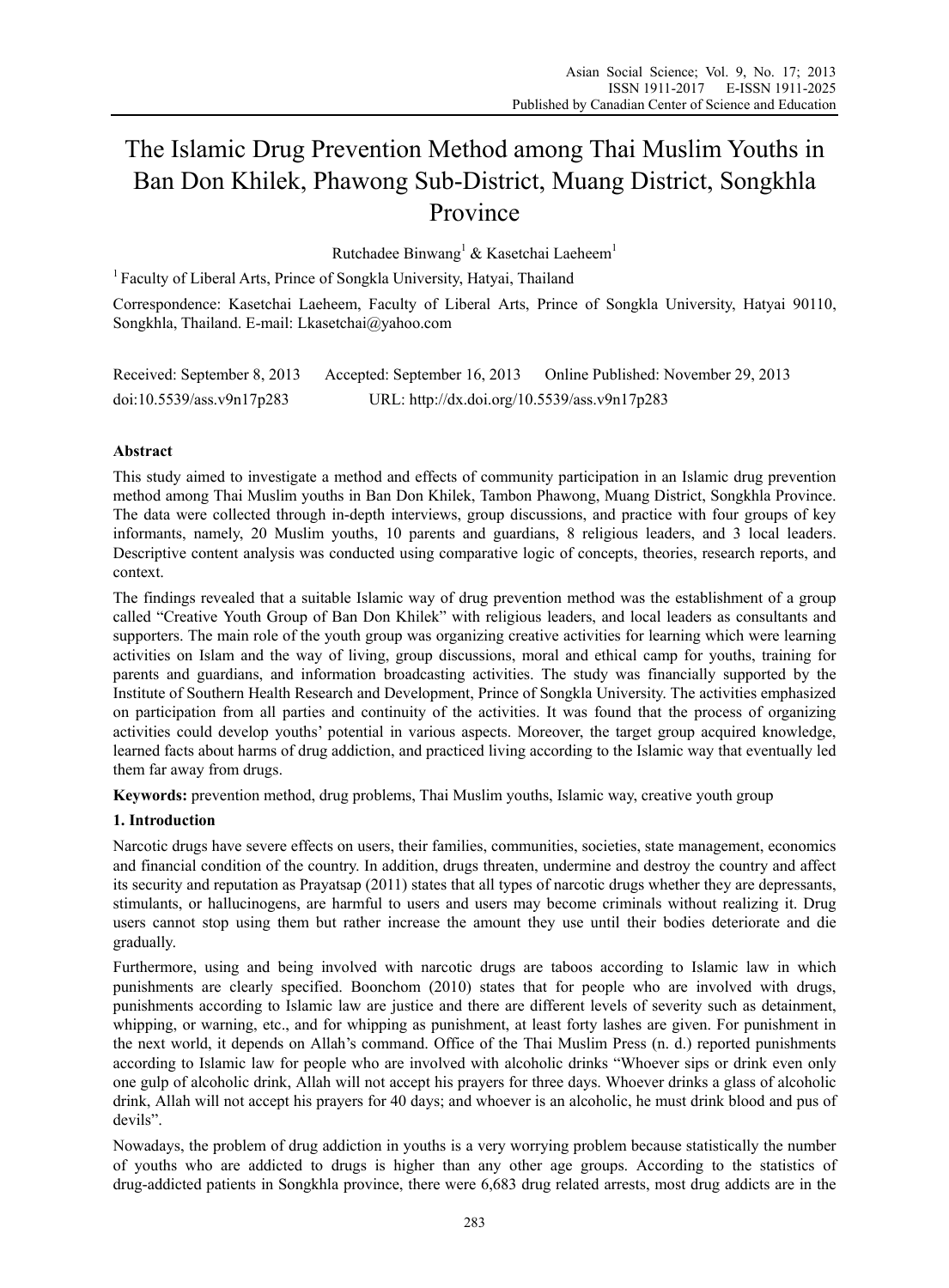age range of 14-19 years old, and most of them are school students or students in higher educational institutions (Songkhla Tanyarak Hospital, 2011). In Thailand, there were 320,972 drug related arrests in 2012, 75.8 percent of these were Thais convicted for yaba (common names for methamphetamine) related offenses. Estimates suggest that at least 15% of the population in Thailand uses Yaba (Mordey, 2012; Office of the Narcotics Control Board, 2013). A primary survey on drug addiction among youths of Ban Don Khilek community shows that it is a very worrying problem, too. Most youths use drugs that are easily found in the area such as mitragynine water, marijuana, ice (methamphetamine), and amphetamine, etc. An important cause of the problem is families do not use Islamic principles in their living and training their children. Other causes include availability of drugs in the community, and peers' persuasion while most youths lack knowledge and understanding about dangers of drugs.

Causes of drug addiction are multiple and are related to the individual, but also to the family and friends environment. Parents and friends did not live up to follow Islamic principles is the major risk factor for drug addiction. This is in line with Anmunajid (2004), and Mahama (2009) who claimed that drug addiction of Thai Muslim youth is a major risk problem in Muslim society; because today, conventional Muslim society, which used to be strictly based on Islamic teaching, has disappeared. What is left are simply beliefs and religious rites which are merely imitations of the previous generation. Laeheem and Baka (2010), and Laeheem (2012) found that Thai Muslim youth from families where parents did not live up to the expectations of Muslim society, nor did they follow Islamic principles can affect and is the highest risk factor for the drug addiction.

Some related organizations have done something about solving the problem of drugs in Ban Don Khilek but they cannot solve it because they lack community participation. Most organizations solve the problem with emphasis on responding to policy of their respective organizations, and thus, there are conditions and limitations regarding time in their work focusing on success in terms of quantity. They use the problem solving process that involves arresting, fining, and detaining people who are involved with drugs. This process or the methods lack participation of people in the area. Moreover, righteousness can be bought with power, and money. As a result, the problem of drugs has not been solved but dangers of drugs have been more extensive and more difficult to control and to solve.

Therefore, if Ban Don Khilek community does not have cooperation in solving drug problems among youths, the problems will affect the future of the youths resulting in a lack of opportunities in social and occupational aspects as well as in credibility. The community cannot be developed because manpower is weak and unqualified resulting in the country's being underdeveloped, weak, and backward. Thus, it is very necessary to accelerate participatory action research in which people in the community participate in determining the model for prevention of drug problems among Thai Muslim youths of Don Khilek community that is suitable for the area context and the target group in the community. As a result, it can be expanded to Muslim communities in other areas, especially in the three southern border provinces.

# **2. Research Objectives**

1) To study a method for prevention of drug problems according to the Islamic way among youths in Band Don Khilek Community, Tambon Phawong, Mueang District, Songkhla Province.

2) To study the results of using the method for prevention of drug problems according to the Islamic way among youths in Band Don Khilek Community, Tambon Phawong, Mueang District, Songkhla Province.

# **3. Methods**

# *3.1 Key Informants and Data Collection Methods*

This study is a participatory action research consisting of two phases: Phase 1: People in the community jointly determine the method in preventing drug problems according to the Islamic way that is suitable for the area context and the target group, and experiment the method with the target group in the community. Phase 2: following up and evaluating the results of the experiment on drug prevention method according to the Islamic way. The data were collected through in-depth interviews, group discussions, and actual practice with four groups of key informants, namely, 20 Muslim youths, 10 parents and guardians, 8 religious leaders, and 3 local leaders. The procedure was as follows:

Stage 1: Designing and planning stage-a discussion meeting was held attended by 41 participants consisting of youths, parents and guardians, religious leaders, and local leaders. The purpose of the meeting was to jointly design activities and plan operations in drug prevention holding on to principles of socialization the Islamic way that was suitable for the area context and characteristics of the target group in the community.

Stage 2: Operation stage-At this stage, an operation resulted from Stage 1 was conducted, and the four groups of key informants: youths, parents and guardians, religious leaders, and local leaders participated in the drug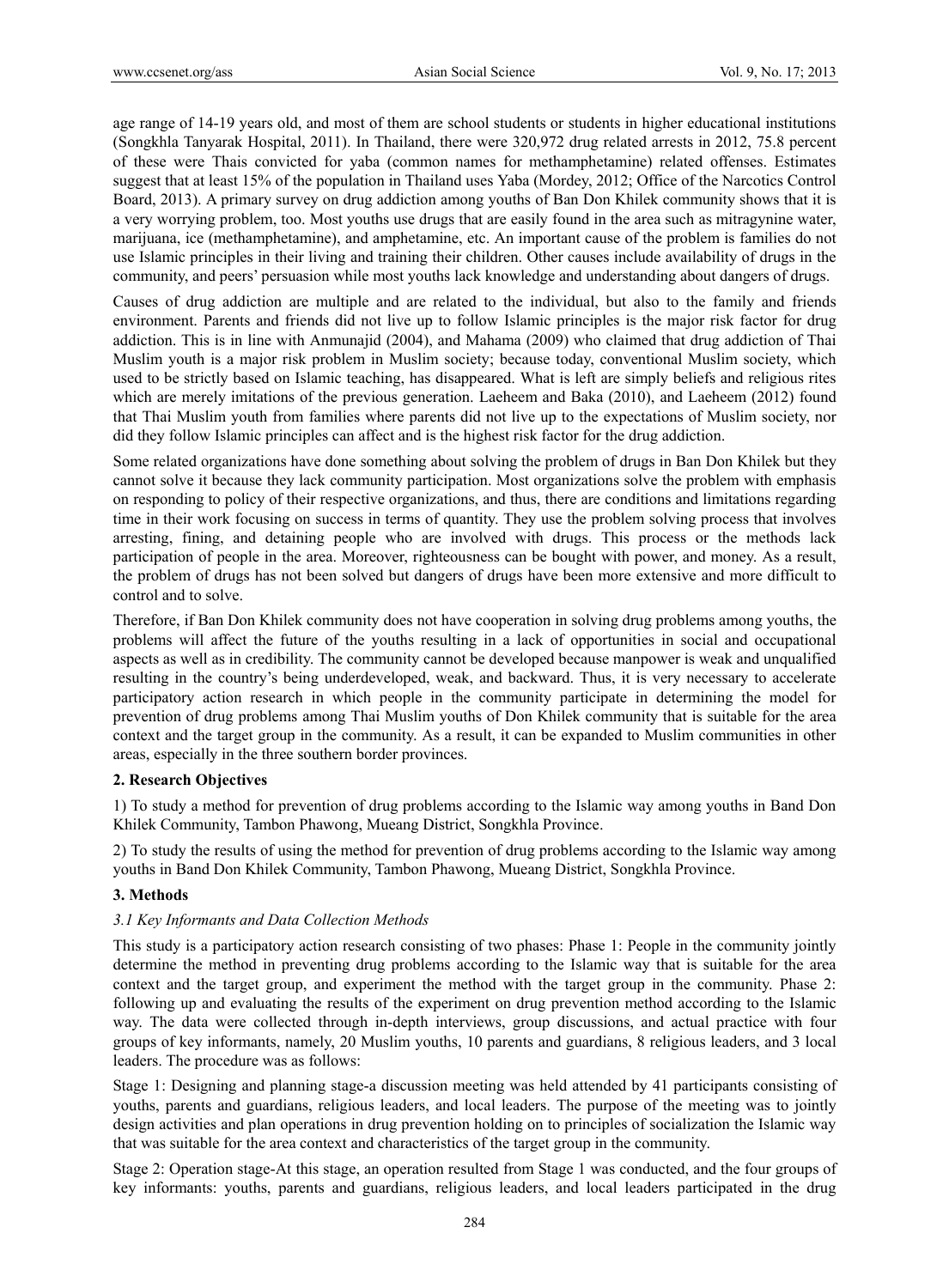prevention operation for 8 months from December 1, 2012 to July 31, 2013.

Stage 3: Follow-up and evaluation stage-A discussion meeting was held in order to reflect the results, and conduct in-dept interviews with the target groups which were a group of 20 youth, a group of 10 parents and guardians, a group of 8 religious leaders, and a group of 3 local leaders.

## *3.2 Data Analysis*

The data from the in-depth interviews, group discussions, and the actual practice were processed and analyzed by reviewing the data several times. Then comparisons were carried out using comparative logic with concepts, theories, and research and contexts. The contents were then analyzed to identify main issues or analytical statements that specified the prevention method and solutions to drug problems according to the Islamic way, and the results of the experiment. Finally, the issues obtained were written in extensive descriptions to explain the phenomenon that was studied covering all the issues that had been designated.

## **4. Results and Discussion**

From the discussion meeting to brainstorm the methods of drug prevention according to the Islamic way for youths in Ban Don Khilek, it was found that the suitable way that was in correspondence with the area context of Ban Don Khilek was an establishment of the group called "Creative Youth Group of Ban Don Khilek". Consequently, the creative youth group of Ban Don Khilek was established and in operation to organize many different activities to manage the learning process of drug prevention for youths in the community. The learning activities were based on the learning process of Islam. There were 35 members in the age range between 8 and 24 years old; there were 10 adults acting as advisors consisting of religious leaders, and community leaders (village headmen). At the beginning, the group received a budget of 70,000 baht for conducting a research project from the Institute of Research and Development for Health of Southern, Thailand of Prince of Songkla University. Youths have been regarded as the main group that drives the learning process management for drug prevention according to the Islamic way. There are five main activities, each of which has the following important elements and outcomes:

## *4.1 Reading to Learn about Islam*

This is a creative activity for learning the way of life according to Islamic principles. The activity is organized using the time between the Maghrib (Note 1) praying time (sunset) to the Isha (Note 2) praying time (evening) for youths in the community to practice reading the Koran at homes of teachers who volunteer to teach children so that they learn about Islam at the same time as practice to read the Koran. In this activity, the reading materials are those that present the content of living correctly according to the Islamic way from Allah's commands and Muhammad the prophet's teaching; and along with these are contents about dangers and bad effects of drugs, and contents that are useful for people who are co-learners of Islam. Thus, youths learn the contents and understand about the harms of drugs. They also exchange their knowledge and experience so that they all learn from each other. They take turns reading and practice drawing conclusions from the reading.

From the reading activity to learn about Islam, it was found that the youths who participated in practice the reading skill to learn about Islam learned the contents that were read to them about the harms and bad effects of drugs, and about living the Islamic way. They have conversations to exchange knowledge and experience about the contents that the reader presents to them. There are mentors to link the contents of what the youths exchange among themselves with Islamic teachings. From interviewing parents of the youths who participated in the activity, it was found that the children often took what they learn from doing the activity home and to tell or suggest their parents.

The results of the study revealed that the youths who participated in the activity, reading to learn about Islam, understood the living principles according to the Islamic way, and Islamic punishments for drug addicts. Thus, this activity is deemed a base for instilling important elements in living in youths so that they can live better in the present society. It also instills thoughts, attitudes, and views that are useful and can be used in preventing and solving drug problems in youths in a suitable and good way for the community. This is in accordance with Laeheem and Baka's statements that most Thai Muslim youths have their way of living that are in contrast with the Islamic principles and are not in line with expectations of Muslim society and are not according to social norms, and lead them to drug use. Thepsitha (1998) said that the knowledge level of religion and the level of participation in religious activities are considered important factors that influence youths' behaviors. Youths who have knowledge about the religion at a high level and who participate in religious activities usually have a high level of desired behaviors that are in accordance with the social norm.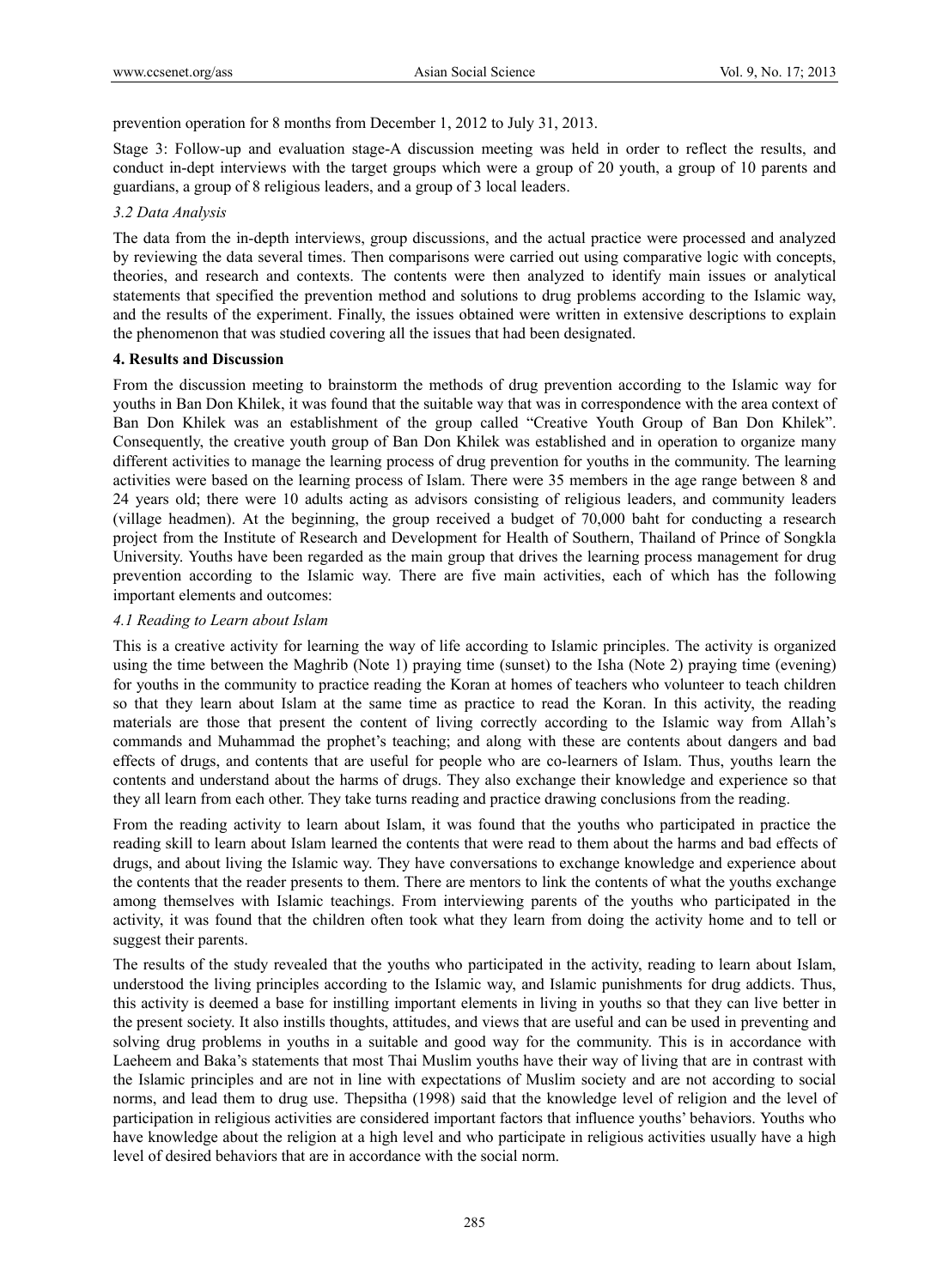# *4.2 Group Discussion Activity*

This activity is for members of the creative youths group of Tambon Ban Don Khilek to talk about harms and bad effects of drugs. They discuss to find ways for drug prevention in the risk group, to discuss about the Islamic principles for living; they continue to discuss these matters every day. They also bring articles or periodicals about dangers of drugs, books about the value of doing good deeds, commands from the Koran, and data and information about the drug situation in the community to discuss and exchange ideas and opinions, and find channels for disseminating the knowledge to their community. Members are assigned to search information about harms and effects of drugs, and a perfect Muslim way of life, to propose issues for discussions and consultations.

The results of the group discussion activity revealed that youths who participate in the discussions and practice speaking and exchanging knowledge and ideas about the dangers of drugs understand the perfect Muslim way of life, understand about the drug situation in the community, and are ready to consult or discuss to help find ways to manage the drug problems. It is observable that at the beginning of the discussion activity, participants were reluctant to speak but aster the activity continued for three months, it was found that the youths spoke more, and learned how to act or behave correctly according to the Islamic principles in the present society. They could link Islamic principles with the living principles in the present society. Among the youths who participated in the activity, it was found that they realized more about the harms of drugs and use the knowledge they received from participating in group discussions to give advice to their friends who had risk behavior about drugs. Moreover, they understand the way of life according to the Islamic principles and are ready to behave accordingly, correctly, suitably, and in line with expectations of the community. They learn and develop their potential in becoming group discussion leaders, a role for which they take turns to be responsible. Furthermore, together, they realize the importance of prevention and solution to drug problems and this has led them to organize activities to develop their community and people's potential. Some of the activities are: establishing youth groups so that youths can earn extra income, for example, from making leather hand bags, growing plants and trees along the roads and in the cemetery (Kubor), training in the central Malayu language and/or dialects, holding summer camps, etc. These activities are found to increase the number of members of the group discussion activities.

From the results mentioned above, it can be seen that the group discussion activity influences youths to learn the contents about the harms and dangers of drugs on themselved, their community and society, in addition to learning about the Islamic way of life that is a starting point for youth potentiality development. As a result, youths have opportunities to exchange their ideas and experiences, and consult each other about how to develop their community through different activities. This process is considered an opening of a space and a beginning of acceptance for youths' potential that has become an important channel for drug prevention among youths who do group activities. The reason is because the group discussion activities focus on learning together the dimension of how to live correctly according to the religious principles, and the dimension of dangers of drugs and bad effects for drug use. The group discussion activities are based on potential development for group members who also receive continual advice and support from community leaders. Munjit, Tongthip, Jaipang, Pummaichaiyapreuk, Putthawong, and Ruensit (2007) found that drug problems in villages decreased considerably as a result of community participation and continuation of group discussion activities for controlling narcotic substance prevalence in the community. They found that important factors in every process were community participation, and continuation of activity operation for sustainable and efficient control for narcotic drugs and drug prevalence in the community. Laeheem (2013a) states that ways to solve problems of behaviors problems among students or youths were: group study activities emphasizing training on correct Islamic ways, giving advice, instructive reprimands, providing good models, and teaching religion, discipline training, and organizing special projects emphasizing the socialization process of their mind, emotion, intelligence, and Islamic religious spirit. Laeheem (2013b) found that students or youths who participated in group study activities and those participated in school religious activities were not different in their behaviors problems. The students or youths participating in group study activities had statistically less behaviors problems than those participating in Islamic religious activities.

# *4.3 Summer Training Camp Activity*

The training provides knowledge about drugs, and practice in living the Islamic way, and it was attended by a group of 80 youths in the community covering four sub-communities in Ban Don Khilek area. Members of the Creative Youth Group of Ban Don Khilek were mentors while 50 leaders and people in the community acted as a directing group and provided support in different aspects of the camp activities. The summer training camp activity was held at the Child Development Center of Ban Don Khilek Community Masjid for seven days from April 12 to 18, 2013 (during Songkran festival). The activity was cooperation between the Creative Youth Group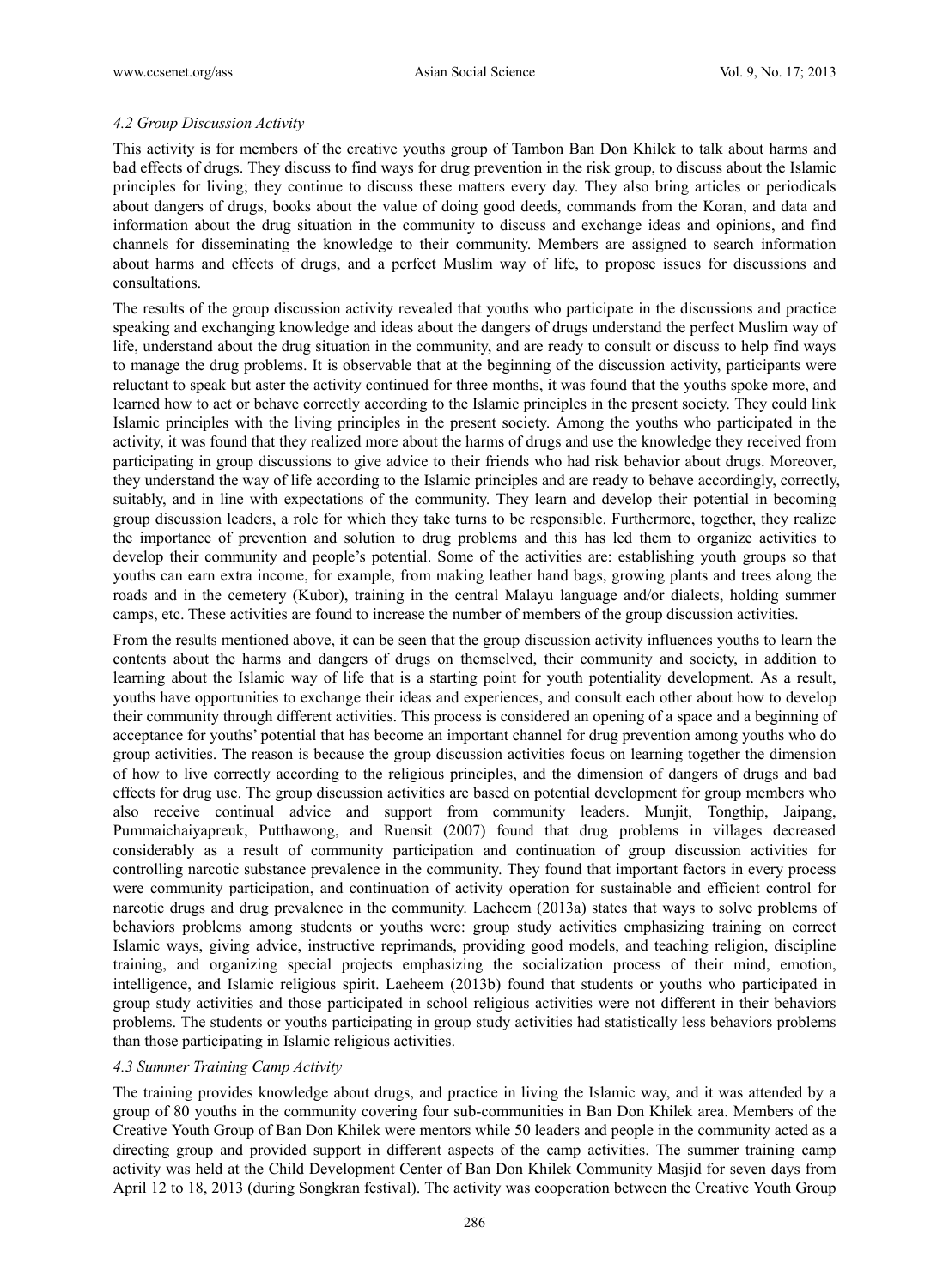of Ban Don Khilek and people in the community who participated in every stage from brainstorming, fund raising, and participating in the activity. On the last night of the camp activity, there were shows performed by youths to show their talents, and there was a sermon for parents and guardians about raising children the Islamic way so that they are safe from drugs.

The study found that the youths in the community who participated in the process practiced the skills of living the Islamic way from when they woke up to when they went to bed. They received information and knowledge about dangers of drugs that could affect their health, family, community, and society. Moreover, they learned about self-care, consuming healthy food, and exercising. For youths from the Creative Youth Group of Ban Don Khilek who were the main drivers and mentors for children to participated in the camp had the opportunity to practice working together, and managing the learning process of living the Islamic way while giving information and knowledge about dangers of drugs to children who participated in the camp. For community leaders and parents or guardians who participated in the activity, they were ready to help the youths who ran the camp, and they witnessed the training process of the youth camp activity at the same time. Thus, they could perceive how the youth training the Islamic way could save their children from dangers of drugs that are problems in the community.

The study results mentioned above indicate that organizing summer ethic and moral camps is one activity that can prevent and solve drug problems. The camp focuses on learning how to live correctly according to the Islamic way. They are taught in a creative way, and mentors in the camp behave as good role models for youths who participated in the camp. Above all, there are religious teaching and disciplinary training all along the camp activities that is a way for youth development in order to distance them from narcotic drugs. This is in congruence with the guidelines for prevention and solution of misbehaviors in youths suggested by the Committee of Education, Religion, Art and Culture (2003) that youths should be taught correctly and creatively; there should be good role models for them; and religion should be taught in addition to disciplinary training. Hence, the ethic and moral camp is considered a youth training activity where youths who are mentors are also trained to practice according to the Islamic principles. Youths learn about harms and bad effects of drugs through creative activities that lead to skill development in behaving according to expectations of their religion, community, and society. These are important foundations for them to live amidst social environments full of vices and problems, especially drug problems. Youths are taught and given understanding about harms and dangers of drugs so that they distance themselves from the vicious cycle of drug use and drug-related behaviors. For the youths from the Creative Youth Group of Ban Don Khilek who were mentors in the learning and training management of the camp, they had opportunities to acquire various skills and came to realize the importance of living the Islamic way, and dangers of drugs. Thus, the Creative Youth Group of Ban Don Khilek was recognized as its members were ready to live their lives the way expected by their community.

# *4.4 Training to Provide Knowledge for Parents and Guardians*

The training for parents and guardians in caring for youths the Islamic way and psychology in training youths to distance themselves from drugs was organized on April 24, 2013 at the Child Development Center of Ban Don Khilek Community Masjid, and it was participated by 30 parents and guardians. The speakers were experts in caring for youths the Islamic way and psychology in training youths to distance themselves from drugs. The speakers not only gave lectures but also reflections on problems in caring for youths nowadays.

The results of the training for parents and guardians revealed that they learned techniques in youth training the Islamic way and psychology for youth training so that they distance themselves from drugs, and they were ready to adapt them in raising their children. Most of the parents and guardians reflected that in the past they always put the blame on their children and overlooked details that could cause negative feelings in various ways such as they never thanked when their children did something properly, and never apologized when they did something improperly to their children. Some of them admired other children in front of their own children which could hurt their children's feelings. All of these are considered ways that could be used in training youths in order to distance them from unsuitable behavior, especially behavior related to narcotic substance.

Thus, training parents and guardians is to give importance to the institution of family allowing it to take part in the drug prevention process because family is an important starting point causing youths to be involved with narcotic substances. Furthermore, people close to youths must pay close attention to them, care for them, love them, and be the persons who youths can turn to for help and support when they have problems. As stated by Office of Public Relations, Khon Kaen (2013), parents and guardians must pay close attention, care for, and love their children and give them help and support when they have problem so that they can consult and ask for help in solving the problems. In addition, parents and guardians should use reason rather than emotion with children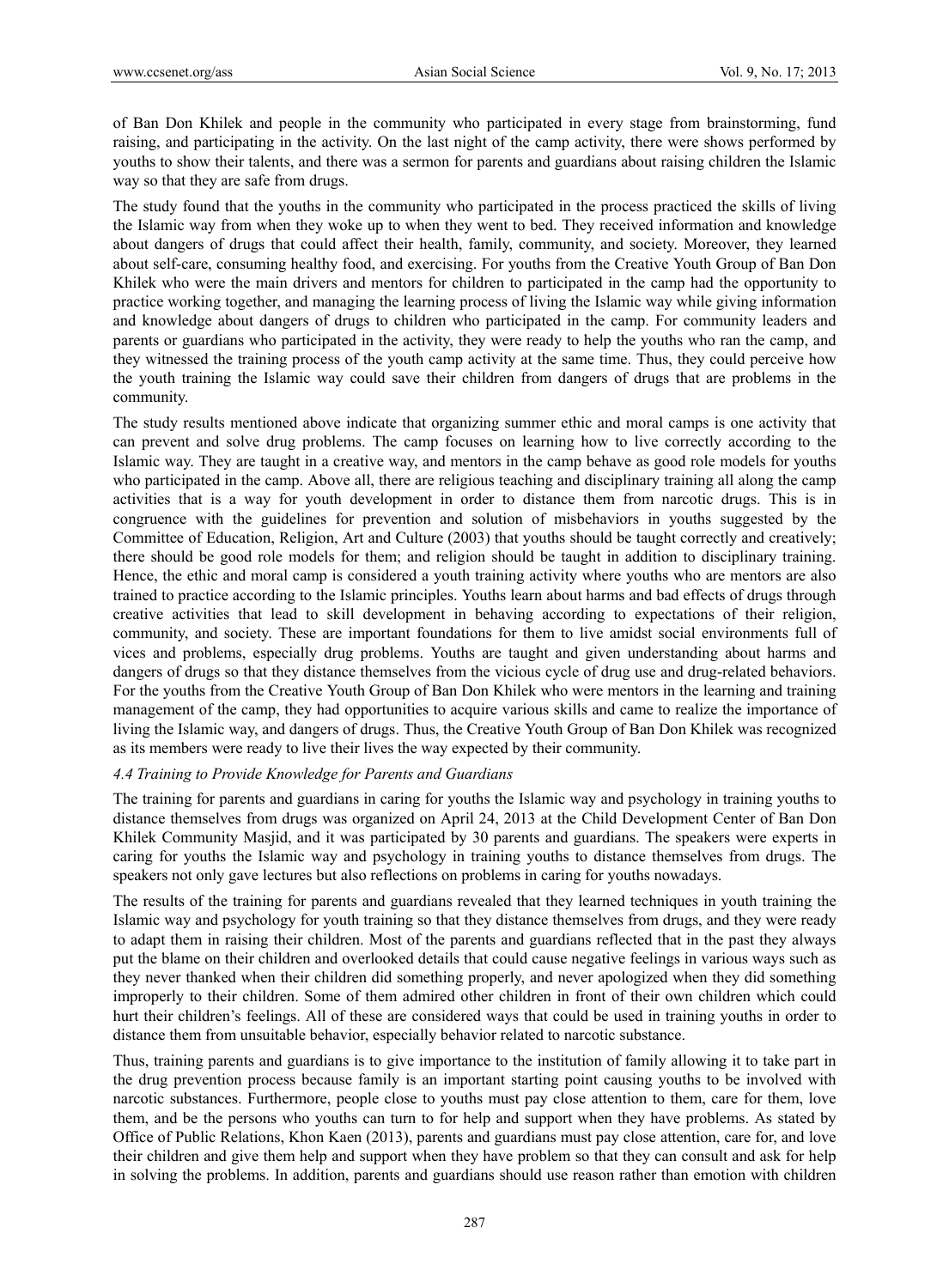because using emotion can hurt their feeling and chase them away from home or turn to drugs that finally ruin their future. Drug-related problems among most youths start from family such as a broken home, quarrelling parents, unsuitable methods of raising, lack of understanding, lack of trust, and lack of good consultation for problem solving from family lead to negative attitudes and viewpoints towards family. Consequently, the last resort for youths is a group of peers that they trust. So, they spend most of their free time with this peer group, and this lead them to unsuitable behavior. Therefore, organizing a learning process of psychology in raising youths according to the Islamic way for parents and guardians is deemed a significant starting point for drug prevention in the community with family as a good starting point.

## *4.5 Information Broadcasting with Loudspeakers*

This is a method of presenting information on harms and bad effects of drugs through loudspeakers in the community by members of the Creative Youth Group of Ban Don Khilek who search information about dangers of drugs, and the way of life according to Islamic principles. The broadcasting has been supported by the village headmen of Ban Don Khilek Community, and good advice about public relations has been provided by people in the Ban Don Khilek Community.

From the three-month public relations, it was found that people in the community including children, youths, and the general public have received knowledge and understanding about harms of drugs that can affect physical and mental health of people in the family, community, and society. As a result, people in the community who smoke have come to realize the bad effects of smoking and will gradually reduce the number of cigarettes they smoke to eventually stop smoking. For youths whose behavior is related to other narcotic substances such as cigarette, mitragynine water, marijuana, and amphetamine, it was found that they had reduced their use, and talk among themselves about bad effects of drugs, and this had changed their viewpoints and thought that they had had that drugs could not harm them because they were healthy and strong. It was also found that more youths have become interested in playing sports, such as playing Takraw and football in the late afternoon. This is because they have heard from the broadcasting that invites youths to exercise for health, and raise the awareness and belief that doing exercise can expel poisons from drugs that has accumulated in their body, and make them physically healthy. Furthermore, public relations is a way to practice and develop speaking skills for youths, and gives them confidence in expressing themselves. The parents are proud of their children who can speak to present useful information to people in their community. As a result, more people see the importance of the Creative Youth Group of Ban Don Khilek, and continuously bring their children to participate in the activity.

As can be seen, public relations through broadcasting with loudspeakers are broadcasting about dangers of drugs and punishment according to the principles of Islam and law, the Islamic way of living, and techniques in youth training. This broadcasting has resulted in youths' realization of harms and bad effects of drugs that can change youths' behavior and distance them from narcotic drugs. This is supported by Office of Public Relations, Khon Kaen (2013)'s statement that for drug prevention to be effective for a long term and to be sustainable, education and knowledge about harms and bad effects of drugs should be provided continually for the general public, teachers, parents, guardians, youths and children. In addition to this, this method is a way to give viewpoints and thinking methods to youths so that they are empowered with their own faith and ability, see their own value and importance for themselves and people in the community. This is an important concept that can inspire youths to develop themselves continually to prevent behavior related to drugs. Prayatsap (2011) states that good Muslim youths will be important power in developing Muslim society so that it is stable, secure, and outstanding in the world society that is a channel leading youths to behavior that is far away from vices and evils including narcotic drugs.

#### **5. Conclusions and Recommendations**

The method for drug prevention according to the Islamic way among youths in Ban Don Khilek Community, Tambon Phawong, Muang District, Songkhla Province is the establishment of "the Creative Youth Group of Ban Don Khilek". The group has 35 members, and 10 adults consisting of religious leaders, and community leaders (village headmen) as advisors. The main role of the group is to drive the learning process of drug prevention according to the Islamic way through doing creative activities. The activities include learning activities about the Islamic way of living, group discussion activities, children camps, training activities for parents and guardians, and information broadcasting. The group has received a budget for operation of 70,000 baht from a research project from the Institute of Research and Development for Health of Southern Thailand of Prince of Songkla University. The group has provided information about dangers of narcotic drugs and their bad effects at the same time as instilled Islamic ethics in the youths because religion is a social unit that provides socialization and is the main principle to which people hold on. Moreover, it is the frame for people to hold on to in doing good deeds,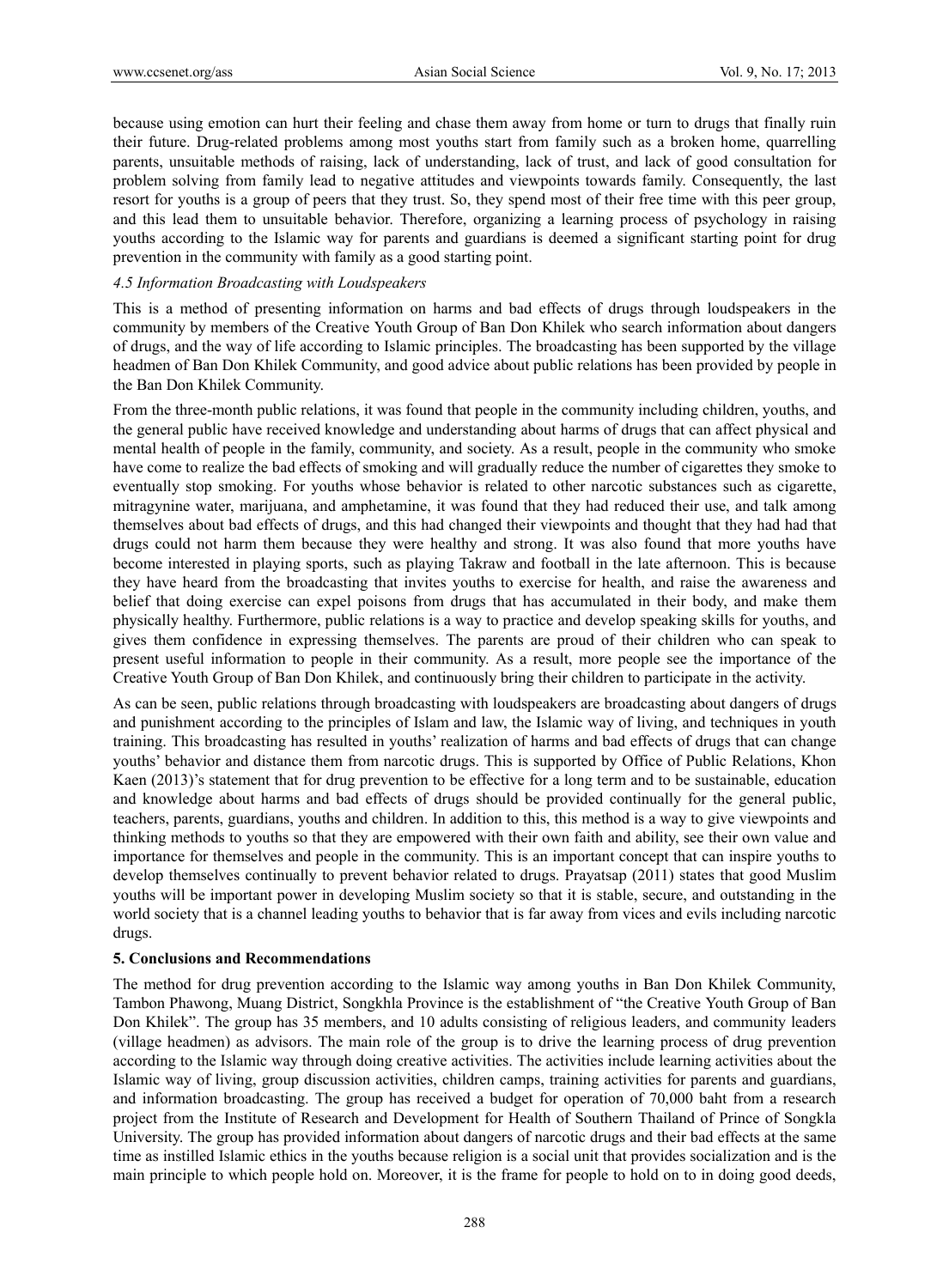having moral and ethics, the feeling of right and wrong, behaving suitably, and do religious activities designated by the religion. Thepsitha (1998) describes religion as a factor that makes people good with moral, ethics, and feeling of good and bad, and religion is an important outlet for drug problems in the community. Kula (2009) states that the way or process in managing drug problems in the Muslim community must hold on to the Islamic principles as the frame of thought for the work management process. The target group should be given opportunities, support, and methods to understand the problems and effects of drug use so that they can improve and change themselves. Laeheem (2012) specifies that community leaders should realize the importance of youth problems, and should establish a "Village Youth Club" that develops youths' potential so that youths can become leaders of changes and are able to solve community problems.

The results of doing creative activities for learning to prevent drug problem according to the Islamic way among youths in Ban Don Khilek community revealed that the operation process could develop youths' potential in many aspects through doing creative learning activities. Consequently, youths can distance themselves from narcotic substances, acquire knowledge, know facts about dangers of drugs, realize the facts and can distance themselves from drugs. At the same time, they learn and practice living the Islamic way through creative learning activities that are operated by the Creative Youth Group of Ban Don Khilek. The activities include psychology in training youths the Islamic way, and Islam and living in the family. It is necessary that the learning process is based on participation from all parties with continuity, and to be sustainable because participating voluntarily can result in enthusiasm and true intention in order to achieve the goal that has been set. According to Keawhawong (1999), Patanapongsa (2004), and Bureekul (2005), participation is to provide opportunities for individuals to join in thinking, searching the problem and its causes. Participation in planning the activities, participation in doing the work, and participation in follow-ups and evaluation freely and equally from the beginning to the end of the operation are participation that is voluntary, determined, sincere, enthusiastic to achieve the goal. For the first step, there is a gathering of community leaders, parents and guardians, and youths in the community in order to brainstorm for searching ways to solve drug problems in the community according to the Islamic way for sustainable problem solving. This is in line with Laeheem (2012) who states that the way to care for youths according to the Islamic way is to involve all related organizations and individuals to cooperate in integrated operation and provide opportunities for youths to participate in all the operation of every process. Laeheem (2013c) found that the Islamic way of youth care should be conducted with cooperation from all organizations and people who are concerned; youth should be given opportunities to participate in every step of the process; Muslim leaders should be encouraged to realize the importance of their roles and responsibilities for youth care; and a "Village Youth Club" should be established by using local a masjid as the center of operation. The club should have an administrative structure, concrete roles and responsibilities, and activities both in the religious and the social sectors that correspond with needs of the Muslim youth and are in line with Islamic principles.

Thus, the main principle for solving drug problems among Muslim youths is to establish a group, club, or a social organization to drive the work by integrating religious principles in solving drug problems in the community. A space should be open for youths in the community to play a major role in operations under support, promotion, and advice from leaders, knowledgeable people, and other people in the community. It is very necessary that studies be conducted on ways to open a creative learning space in the community for youths whose behavior is related to narcotic substances to provide them with opportunities to develop their potential that lead to behavioral change and to solution of drug problems in the community and society.

## **Acknowledgements**

We are grateful to the Research Fund, Faculty of Liberal Arts, Prince of Songkla University for support this project.

# **References**

- Anmunajid, S. (2004). *Prohibited relationship*. Retrieved February 19, 2010, from http://www.majlis-ilmi.org/islam/modules.php?op=modload&name=Sections&file=index&req=viewarticle &artid=1&page=1
- Boonchom, A. (2010). *Principles of drug types*. Retrieved June 24, 2012, from http://www.sunnahstudent.com/forum/index.php?topic=4253.0

Bureekul, T. (2005). *Participation theories and processes*. Nonthaburi: King Prajadhipok's Institute.

Committee of Education, Religion, Art and Culture. (2003*). Report summarizes the problems of the students' controversy and violence*. Bangkok: the Senate.